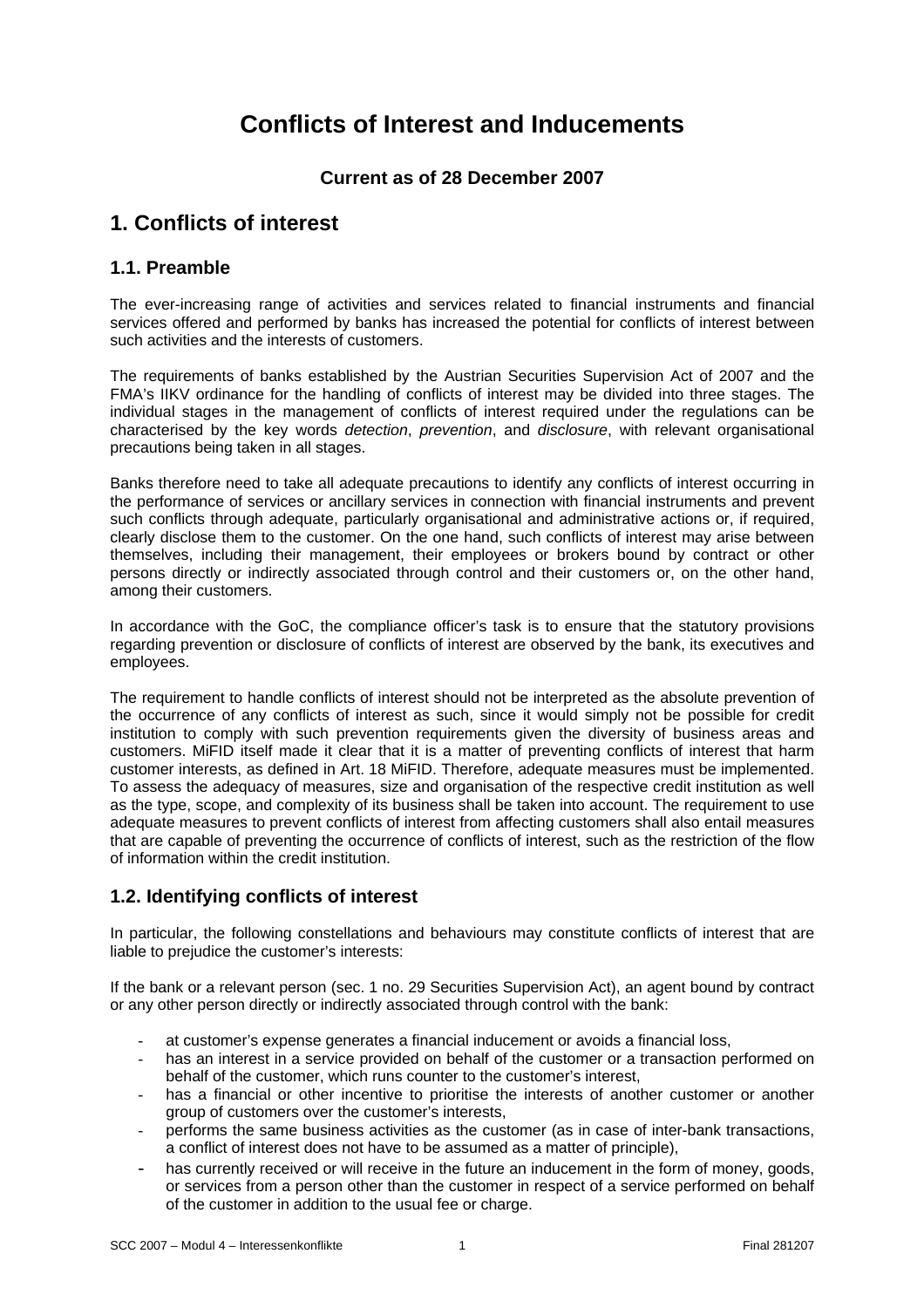Under sec. 2. of the GoC, the compliance officer's task is - by providing relevant information and instructions - to enable the relevant departments or employees to recognise conflicts of interest and, if required, arrange for the notification of the compliance officer<sup>1</sup>. The identification and handling of specific conflicts of interest remain the task of the relevant divisions and employees, but shall be monitored and, if required, enforced by the compliance officer.

# **1.3. Handling conflicts of interest**

Section 35 of the Securities Supervision Act of 2007 first of all requires that effective and comprehensive guidelines regarding the handling of conflicts of interest be set down in writing and implemented permanently. This involves any form of conflicts of interest resolution in a way that aims to and is suitable to prevent the occurrence of conflicts of interest and prevents such conflicts of interest from affecting individual customers. When setting down such principles, a credit institution's involvement in a group and possible resulting interests of conflict must be taken into account. Sections 1.5 and 1.6 set forth the individual procedures and measures to be initiated.

# **1.4. Disclosure of conflicts of interest**

Where organisational or administrative arrangements made by the credit institutions in accordance with section 3 to manage conflicts of interest are not sufficient to ensure, with reasonable confidence, that risks of damage to customer interests are prevented, the credit institution shall clearly disclose the general nature and/or sources of conflicts of interest to the customer before undertaking business in his name. The disclosure of conflicts of interest is no alternative to measures for the management of conflicts of interest and hence does not exempt from meeting the obligations of reolving conflicts of interest. Rather, the disclosure of any not fully resolvable conflict of interest is the inevitable result of the general limits of prevention policies and thus quasi the last resort in the handling of conflicts of interest. Such disclosure may on a case-by-case basis also take place upon the explicit request of the compliance officer.

Disclosure to the customer shall be made on a permanent data carrier and shall be sufficiently detailed, bearing in mind the knowledge and experience of the customer to enable the customer to make sound decisions with regard to the financial services affected by such a conflict of interest. Furthermore, such disclosure to the customer shall take place prior to performance of the transaction in question. Notwithstanding all disclosure duties, banking secrecy and the relevant provisions of data protection law shall be observed.

# **1.5. Written rules for handling conflicts of interest**

Every credit institution shall adopt a written conflicts of interest policy, setting down an effective strategy for the handling of conflicts of interest in line with its size and with the complexity of its business and shall consistently apply such policy.

If the credit institution is part of a group, such rules shall also take into account all facts that may cause a conflict of interest because of the structure and business activities of other group members.

These written rules shall also set down any possible facts with regard to the credit institution's special financial services, under which a conflict of interest exists or may occur that could significantly prejudice the interests of one or several customers.

Likewise, procedures and actions to be taken to control such conflicts of interest shall also be set down.

The following actions and instruments may be considered to handle conflicts of interest:

– The separation of business areas along possible lines of conflict and the restriction or control of the flow of information between these (areas of confidentiality). In so doing, an efficiently

 $\overline{a}$ 

What is meant here are not the minor or irrelevant conflicts of interest without the potential of prejudice to the customers or personal conflicts of interest between employees and customers, but conflicts of interest (also of organisational or structural nature) that are liable to cause actual damage to the customer and which are to be included in the conflict register or which form the basis for measures taken in the context of the conflict surveillance list.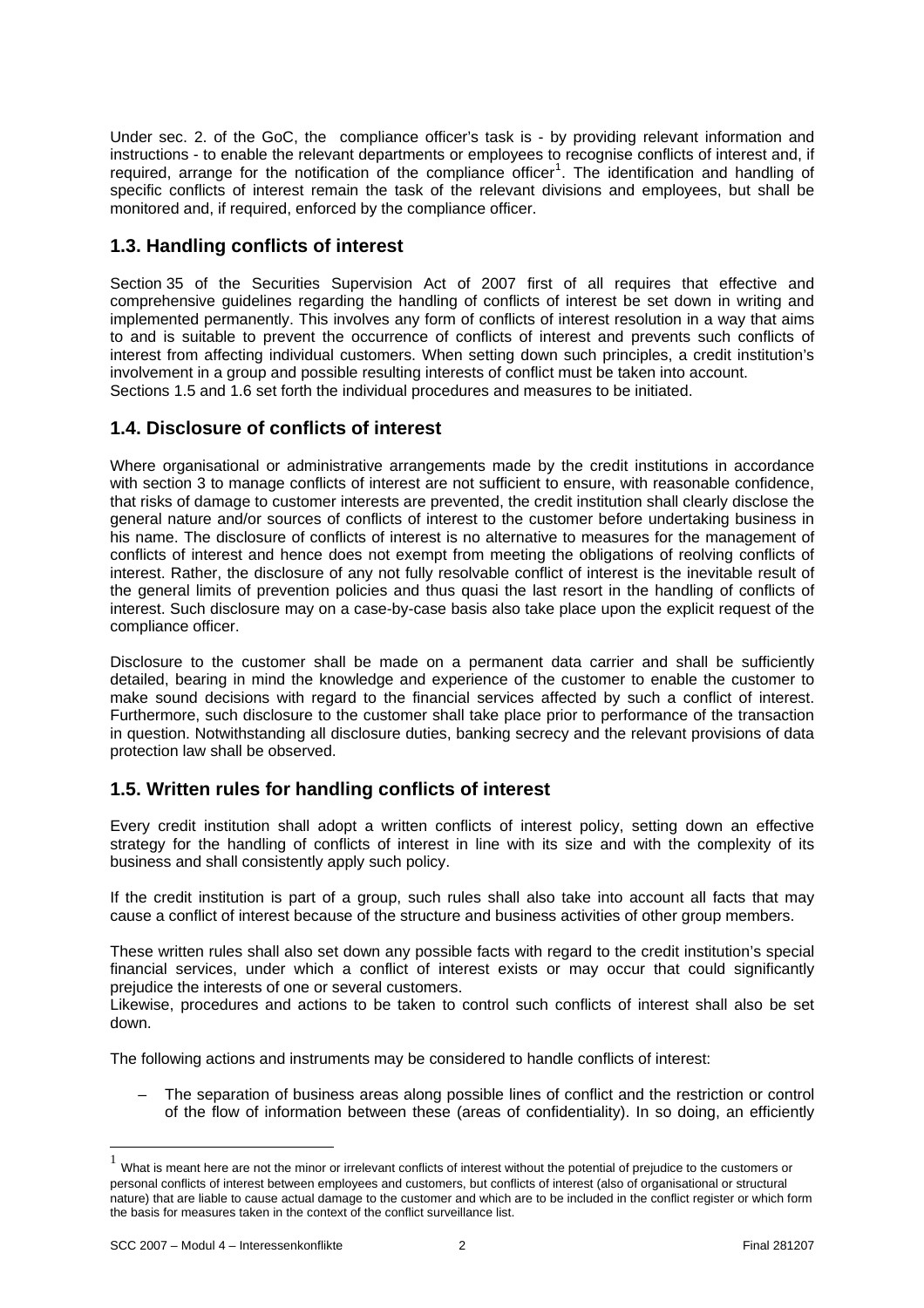established and monitored *prevention* of the information flow has as its consequence the exclusion of any horizontal attribution of knowledge between separated business areas and the protection of persons responsible for order acceptance and execution against any conflicts of interest arising either from within the credit institution's or from the customer's sphere. By preventing the flow of information there is also no conflict of interest due to vertical attribution, i.e. due to attribution of knowledge to the top management.

- Omission of one or several conflicting transactions. This simplest of all conflict solution options is only available to the bank, however, if it recognises any conflict potential before entering into relevant obligations and if no other commitments exist. In this case, however, the bank shall not be prevented from selecting the transaction that is profitable for it.
- In cases of specific conflicts of interest, in particular such caused by shortages (e.g. incomplete allocation), the strict application of the priority principle is recommended (i.e. the customer's interests always take priority over the bank or its employees) or partial execution of orders.

The compliance organisation shall ensure that these effective strategies are prepared in writing for all relevant areas and shall monitor compliance with all resulting provisions and periodically review the efficiency and expediency of the strategies.

### **1.6. Measures to be taken in conflicts of interest cases**

#### **1.6.1. Reporting conflicts of interest**

Conflicts of interest or the justified suspicion of a conflict of interest shall be reported without exception to the compliance officer, who shall document such notification and record the time, contents, reports, conflict of interest as well as the measures taken. Such recording may on a case-by-case basis also take place upon the explicit request of the compliance officer.

- By definition, reportable conflicts of interest include such that are based on insider information or other compliance-relevant information. Employees and relevant persons who have such information at their disposal shall report them without delay to the compliance officer.
- Similarly, any transactions which are suspected of prejudicing a customer's interests due to a conflict of interest shall be reported by employees and relevant persons in advance to the compliance officer.
- The simultaneous or immediately subsequent involvement of relevant persons in the performance of services under the Securities Supervision Act shall also be reported if such involvement could not be prevented but may affect proper conflict management.

#### **1.6.2. Register of conflicts**

The compliance officer shall maintain a strictly confidential register of conflicts, which is known in its entirety only to the compliance officer and which, if required, is supplemented using other information systems such as mandate databases or insider lists. The register of conflicts shall be based on an analysis of the credit institution's actual business areas as well as the resulting potential conflicts of interest, on the one hand, and on the recording of facts that may cause relevant conflicts of interest, on the other (such as specific loan applications, advisory mandates, supervisory board mandates, big orders, (co-) lead functions in case of offerings, analyses), major business relationships (particularly in the area of mergers & acquisitions, etc.) as well as major investments of the credit institution. If the credit institution wishes to enter into new business relationships or make investments with a conflicts of interest potential, they shall be subjected to a preliminary "conflict check". If the transaction is concluded or the investment is made, they shall be added to the register. In addition, any other change with regard to entries in the register shall also be reported to the compliance officer as the body keeping the register and processed accordingly.

#### **1.6.3. Decision regarding identified conflicts of interest**

The compliance officer shall decide independently but in the spirit of the statutory provisions and of the internal guidelines approved by him regarding the handling of conflicts of interest whether or not action is necessary in addition to the measures taken by the business area for the respective conflict. If such action is necessary, the compliance officer shall decide on any additional measures to resolve such a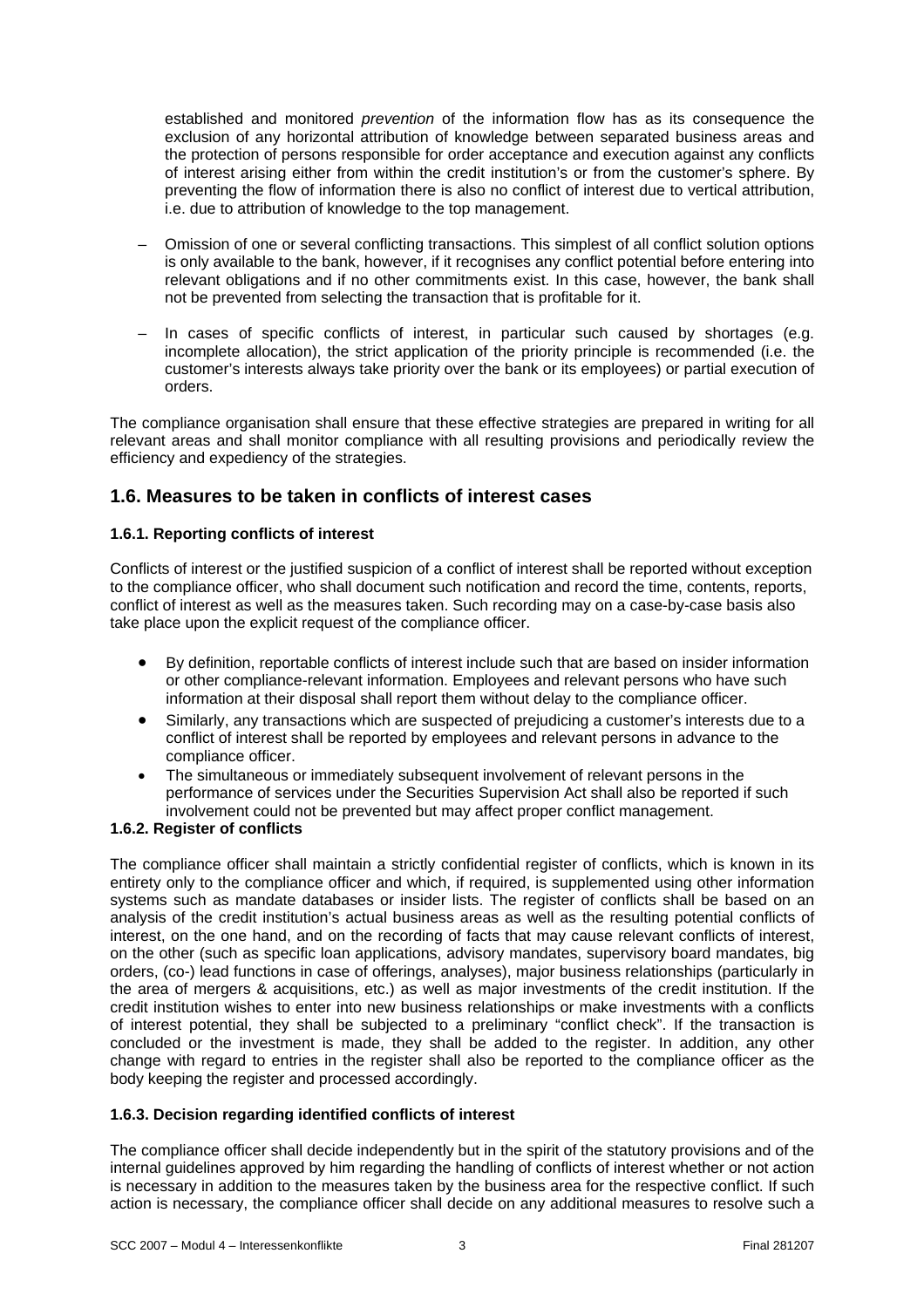conflict or shall bring about a decision. If required, he may involve internal or external experts in the process. This shall be documented. No inappropriate influence on the compliance officer's decision shall be exercised and no person shall be simultaneously or subsequently involved in potentially conflicting transactions if such involvement may prejudice adequate conflict management.

#### **1.6.4. Exchange of information**

There shall be no exchange of information between persons whose activities may trigger a conflict of interest if this exchange of information is liable to prejudice the interests of one or several customers. If such an exchange of information is unavoidable for work-related reasons, the compliance officer shall be notified in advance, also about the contents. In particularly sensitive cases (especially in investment banking), such talks shall be attended by the compliance officer. Otherwise, the provisions regarding areas of confidentiality shall be observed.

#### **1.6.5. Conflict monitoring list**

Transactions resulting in a conflict of interest between the credit institution and/or its employees on the one hand and customers on the other hand or between various customers shall be included in a conflict monitoring list and the further course of the transaction as well as the persons involved shall be monitored by the compliance officer. It is for the compliance officer to delete relevant transactions from the conflict monitoring list.

A credit institution may use the opportunity to keep existing registers and lists together with the ones mentioned here as one organisational unit if this does not frustrate the purpose of the regulation.

#### **1.6.6. Independence**

Persons involved in several activities associated with a possible conflict of interest shall perform these activities with a degree of independence that is suitable for the size and activities of the credit institution and the risk of prejudicing customer interests.

#### **1.6.7. Simultaneous / consecutive performance of services by one person**

To the extent possible, the credit institution shall take adequate measures – in particular a separation of functions – to prevent employees and relevant persons from providing securities services or ancillary services at the same time or directly after each other in a potentially conflicting manner or their involvement in such services. If prevention is not possible, the implementation shall be monitored in an adequate manner by the compliance officer.

#### **1.6.8. Monitoring of employees**

The compliance officer shall monitor employees and relevant persons acting on behalf of customers or providing services on behalf of customers with a view to potential conflicts of interest, by using a monitoring system for instance.

#### **1.6.9. Remuneration**

Remuneration of persons may not be directly related to the remuneration or generated revenue of other persons, whose activities are in a conflict of interest with the activities of the former. In particular, this concerns sales, proprietary trading, research, issue, M&A and asset management.

#### **1.6.10. Inappropriate influence**

The bank shall take adequate organisational precautions to prevent anyone from exerting inappropriate influence on the manner in which another person executes transactions related to securities or ancillary services with potentially conflicting interests. Such precautions shall be updated regularly, and adherence shall be monitored by the compliance officer. The assessment benchmark shall be the credit institution's respective applicable organisational chart representing the areas responsibility and discretionary powers which shall be made available to the compliance officer in the respective amended version.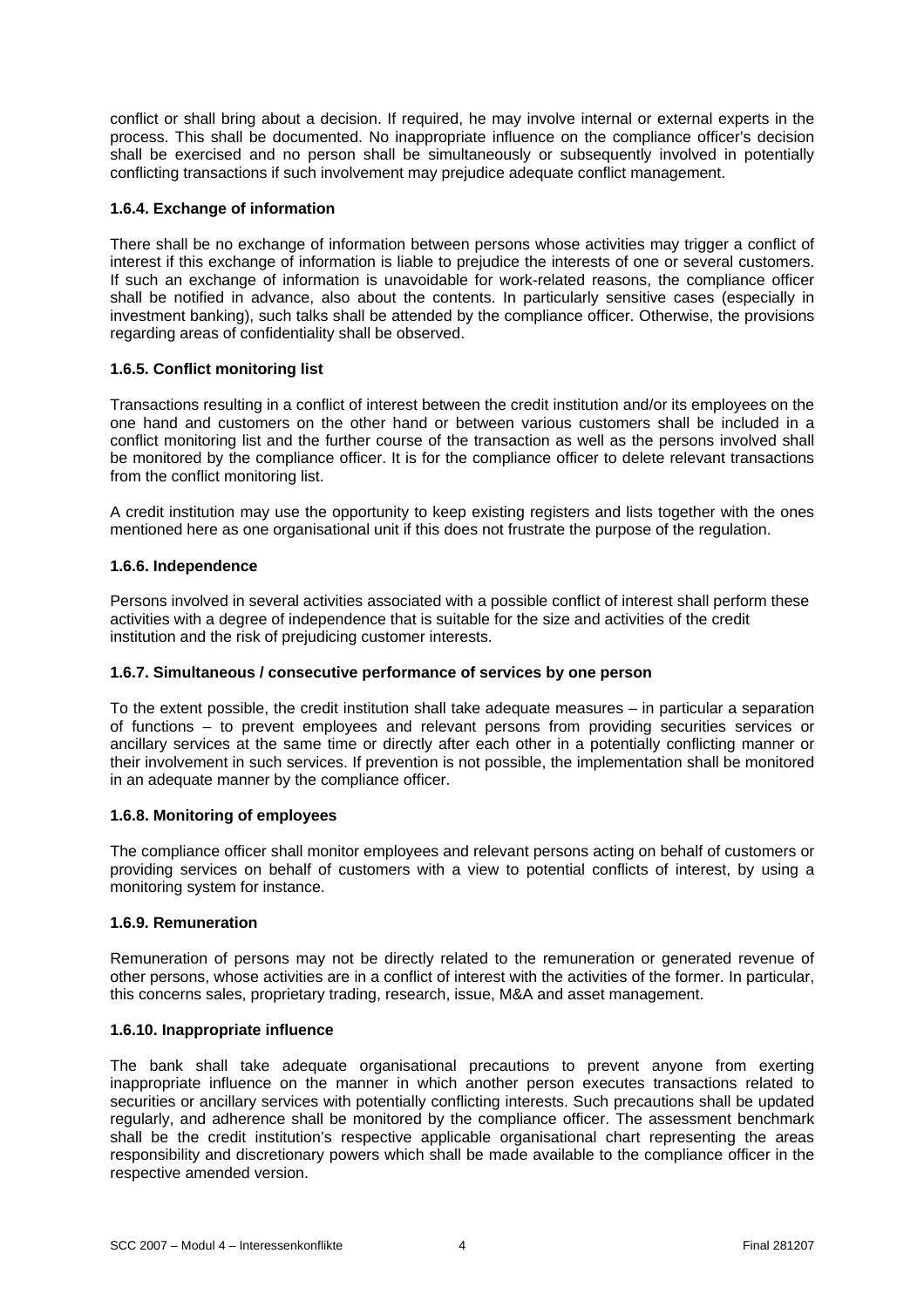Regulations regarding the acceptance of gifts shall serve to prevent any inappropriate external influence.

#### **1.6.11. Customer information**

Please see sec. 1 sub-para. h and in Appendix 1 to sec. 40 Securities Supervision Act of 2007.

# **2. Inducements**

### **2.1. Safeguarding customer interests**

**2.1.1.** With regard to the performance of services in the interest of all parties, credit institutions shall refrain from paying or accepting charges, fees and any gifts other than in monetary form (hereinafter generally also referred to as "inducements") if the type or amount of such inducements are liable to prejudice customer interests for the benefit of the credit institution's own interests or the interests of third party market participants. Customer payments to the credit institutions and gifts presented to the customer shall be excluded. Internal allocations of sales commissions from product margins in the credit institution and bonus schemes are not considered inducements.

**2.1.2.** Such inducements shall be permitted only if all of the following conditions have been met:

- Prior to the provision of the relevant securities or ancillary service, the existence, type and amount of such an inducement or  $-$  if the amount cannot be determined  $-$  the type and manner of calculating the amount or bandwidths shall be disclosed to the customer in a comprehensive, accurate and understandable manner, and
- generally, the payment or provision of the inducement is designed, i.e. at least with regard to specific customer and/or product groups, to improve the quality of services provided to customers, and
- the bank shall not be affected in its duty to act in the customer's best interest.

### **2.2. Improving service quality**

**2.2.1.** This "quality improvement outlay" is to be taken as an abstract concept and hence shall be interpreted as the objective to improve the quality of a specific service. In is always an *ex ante*  assessment by the credit institution. Therefore no *ex post* proof of any specific quality improvement shall be required. This shall be assessed based on the following criteria, including but not limited to the following:

- If payments are primarily made by the bank to third parties (e.g., external asset managers) to compensate such third party for the management or brokerage fees not granted because of direct payment of the customer, such payment shall primarily be considered as a remuneration for services, also in case of sales-related payments. This shall not constitute any preferential treatment of the credit institution to the detriment of the customer.
- If credit institutions receive inducements from issuers of financial instruments which are shown as standard market brokerage or sales commissions, this shall also constitute payment for a service provided by the credit institution and not as preferential treatment of the credit institution at the customer's expense.
- The acceptance of what is termed "portfolio-based commissions" by credit institutions shall be prohibited if the credit institution nevertheless supports the customer in accordance with the customer's interests and if the funds received as portfolio commissions are at least in part applied or used to improve know-how and service quality for the respective financial instrument to the customer's benefit.